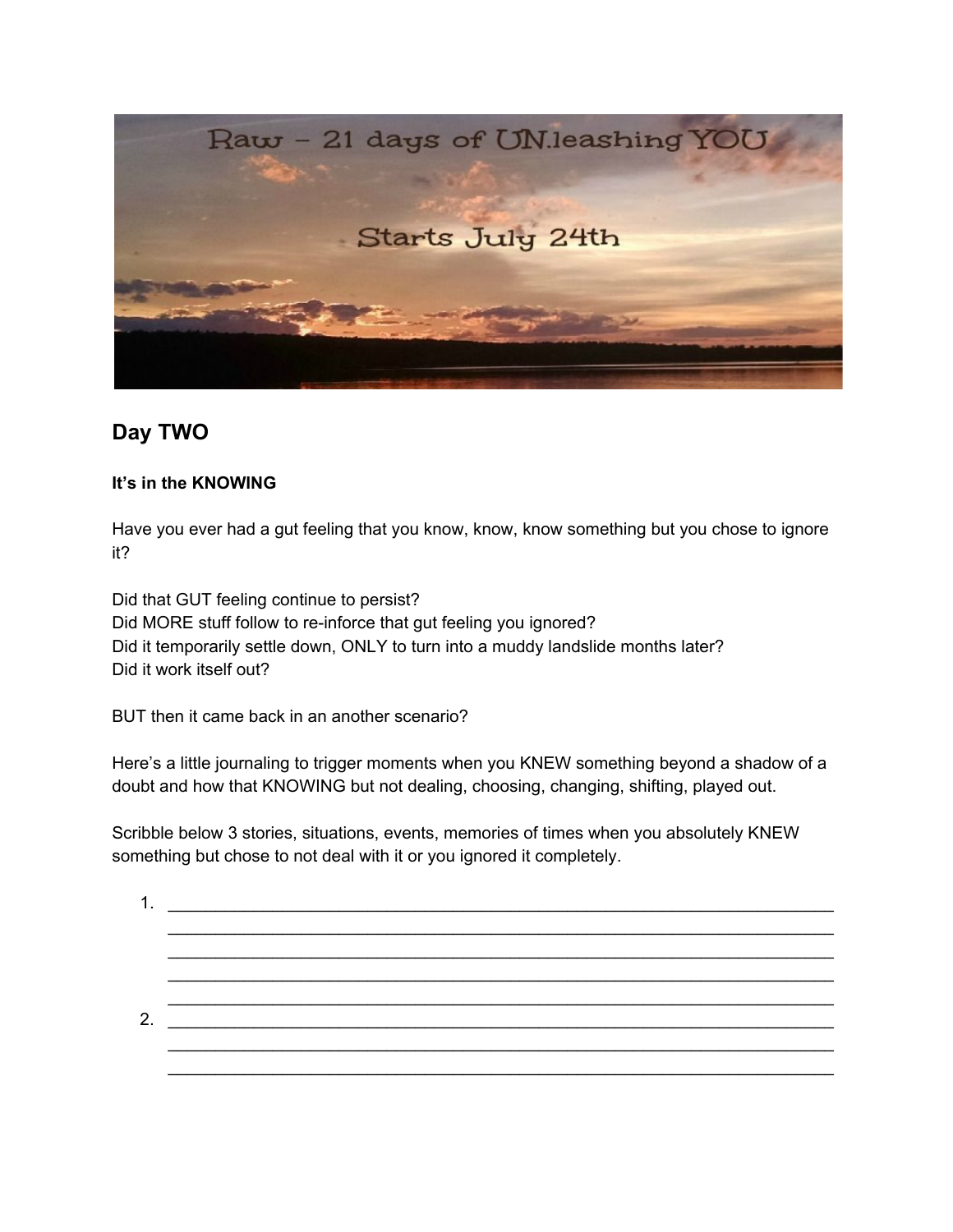\_\_\_\_\_\_\_\_\_\_\_\_\_\_\_\_\_\_\_\_\_\_\_\_\_\_\_\_\_\_\_\_\_\_\_\_\_\_\_\_\_\_\_\_\_\_\_\_\_\_\_\_\_\_\_\_\_\_\_\_\_\_\_\_\_\_\_\_\_\_ 3. \_\_\_\_\_\_\_\_\_\_\_\_\_\_\_\_\_\_\_\_\_\_\_\_\_\_\_\_\_\_\_\_\_\_\_\_\_\_\_\_\_\_\_\_\_\_\_\_\_\_\_\_\_\_\_\_\_\_\_\_\_\_\_\_\_\_\_\_\_\_ \_\_\_\_\_\_\_\_\_\_\_\_\_\_\_\_\_\_\_\_\_\_\_\_\_\_\_\_\_\_\_\_\_\_\_\_\_\_\_\_\_\_\_\_\_\_\_\_\_\_\_\_\_\_\_\_\_\_\_\_\_\_\_\_\_\_\_\_\_\_ \_\_\_\_\_\_\_\_\_\_\_\_\_\_\_\_\_\_\_\_\_\_\_\_\_\_\_\_\_\_\_\_\_\_\_\_\_\_\_\_\_\_\_\_\_\_\_\_\_\_\_\_\_\_\_\_\_\_\_\_\_\_\_\_\_\_\_\_\_\_ \_\_\_\_\_\_\_\_\_\_\_\_\_\_\_\_\_\_\_\_\_\_\_\_\_\_\_\_\_\_\_\_\_\_\_\_\_\_\_\_\_\_\_\_\_\_\_\_\_\_\_\_\_\_\_\_\_\_\_\_\_\_\_\_\_\_\_\_\_\_ \_\_\_\_\_\_\_\_\_\_\_\_\_\_\_\_\_\_\_\_\_\_\_\_\_\_\_\_\_\_\_\_\_\_\_\_\_\_\_\_\_\_\_\_\_\_\_\_\_\_\_\_\_\_\_\_\_\_\_\_\_\_\_\_\_\_\_\_\_\_

\_\_\_\_\_\_\_\_\_\_\_\_\_\_\_\_\_\_\_\_\_\_\_\_\_\_\_\_\_\_\_\_\_\_\_\_\_\_\_\_\_\_\_\_\_\_\_\_\_\_\_\_\_\_\_\_\_\_\_\_\_\_\_\_\_\_\_\_\_\_

Pick any one of those stories/moments above, close your eyes, take a deep breathe and gently bring yourself back to that moment in time when you KNEW in your heart something was off, not right, out of whack, lacked integrity, felt out of alignment but you didn't choose to deal with it. You sat with it. You chose to remain in that space for a bit longer, for whatever reasons (there are no judgements to why we choose to not listen to our heart/gut/inner gps).

You are back in that space. You begin to remember little details. Even some red-flags. Moments of clarity. Flashes of KNOWING. The story is unfolding in your mind, like an old movie without physical sound. The physical-ness of the situation is no longer a threat or a tangible situation but the FEELINGS that surround this story, moment, time in history - ALL of those emotions come flooding back. Your heart feels tightened. Your spirit weeps of sadness. Your fists begin to clench. Your smile turns upside down. Your eyes squint together. You can feel the pulse on the sides of your head. Your BREATH gets faster and shallow. The deeper you go into this OLD paradigm, it all comes flooding back to you. Every tear, angry word, overflowing rush of emotions, sadness, pain, distance…

Take a moment, catch your breath. Open your eyes. Hug yourself. Acknowledge how far you've come and how blessed you are to be so strong and worthy of creating a new paradigm that feels aligned.

Grab your pen & pad….

Scribble down all of the emotions, feelings and thoughts that come popping out of your heart. Don't censor, judge, edit or tone down your emotions. Let it all roll out of your heart onto the paper...maybe even shed a tear or two for that journey, that chapter is NO longer one you are in. You are now creating/writing a different, vibrant, intune, aligned chapter that fully honors the journey you've come from.

List the words that you feel.

- 1. \_\_\_\_\_\_\_\_\_\_\_\_\_\_\_\_\_\_\_ 2. \_\_\_\_\_\_\_\_\_\_\_\_\_\_\_\_\_\_\_
- 3. \_\_\_\_\_\_\_\_\_\_\_\_\_\_\_\_\_\_\_
- 4. \_\_\_\_\_\_\_\_\_\_\_\_\_\_\_\_\_\_\_
- 5. \_\_\_\_\_\_\_\_\_\_\_\_\_\_\_\_\_\_\_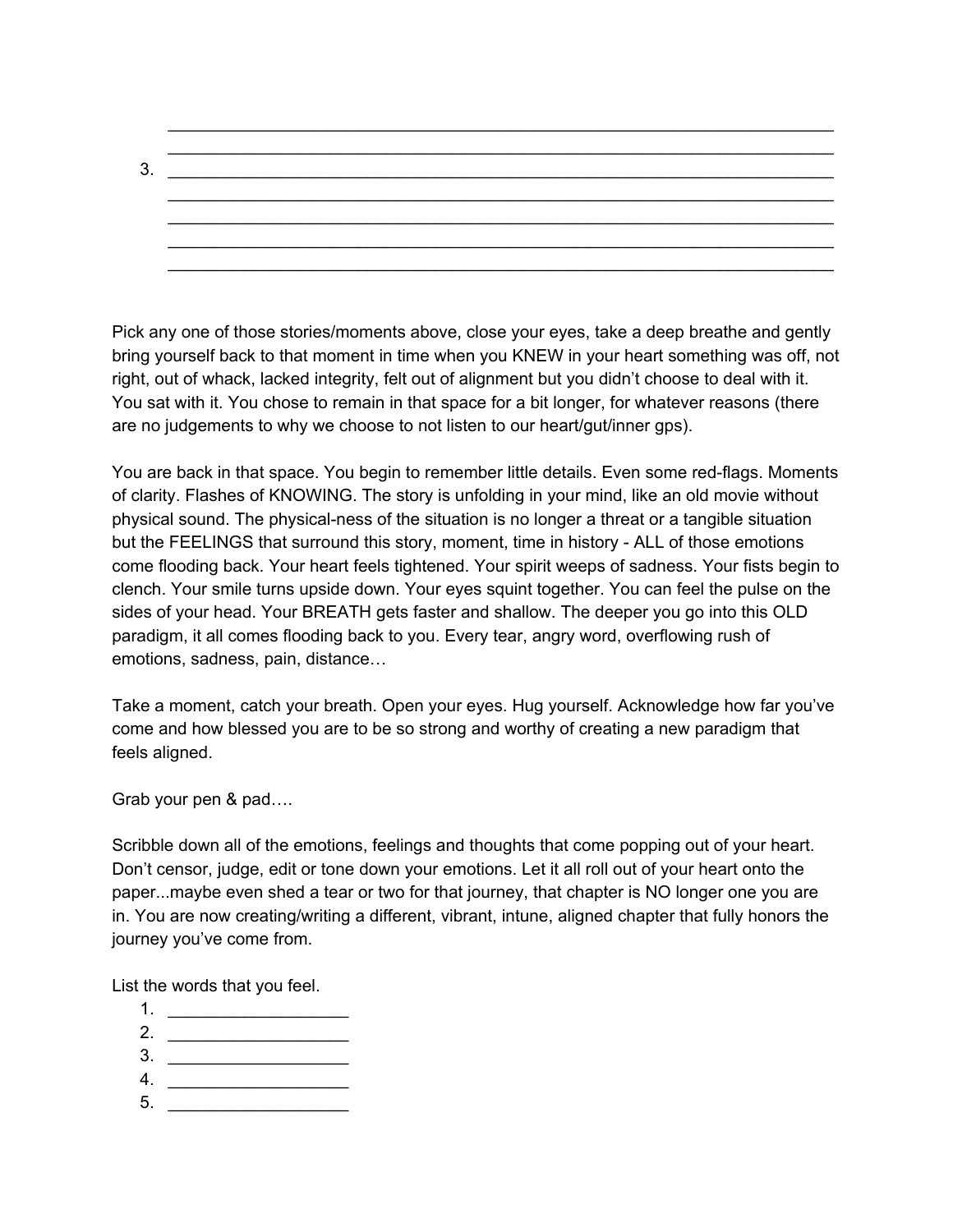KEEP going as long as you need to until you feel you've emptied the emotions, feelings, thoughts out.

## **NOW let's shift the energy!!**

Have you ever had a gut feeling that you know, know, know something but this time you listened, sat with it, questioned it and took action to shift it?

How did that feel? Were you confident in your actions? Did you choose to act quickly? Was there a weight lifted?

Feel into the KNOWING.

Below journal about 3 stories where you KNEW beyond a shadow of a doubt that something was right for you, or off, or not good for you?

But…..

You took action that would shift the situation/story/moment into something that was aligned for you and your journey. You acted despite the challenge, discomfort and upheaval because in your heart you knew it was for the best.

| 1. |                                                                |  |
|----|----------------------------------------------------------------|--|
|    |                                                                |  |
|    |                                                                |  |
|    |                                                                |  |
|    |                                                                |  |
| 2. | <u> 1989 - Johann Stein, mars et al. 1989 - Anna Barbara (</u> |  |
|    |                                                                |  |
|    |                                                                |  |
|    |                                                                |  |
|    |                                                                |  |
| 3. |                                                                |  |
|    |                                                                |  |
|    |                                                                |  |
|    |                                                                |  |
|    |                                                                |  |

Now list all the words that describe the EMOTIONS & feelings that arose remembering this story/moment/shift.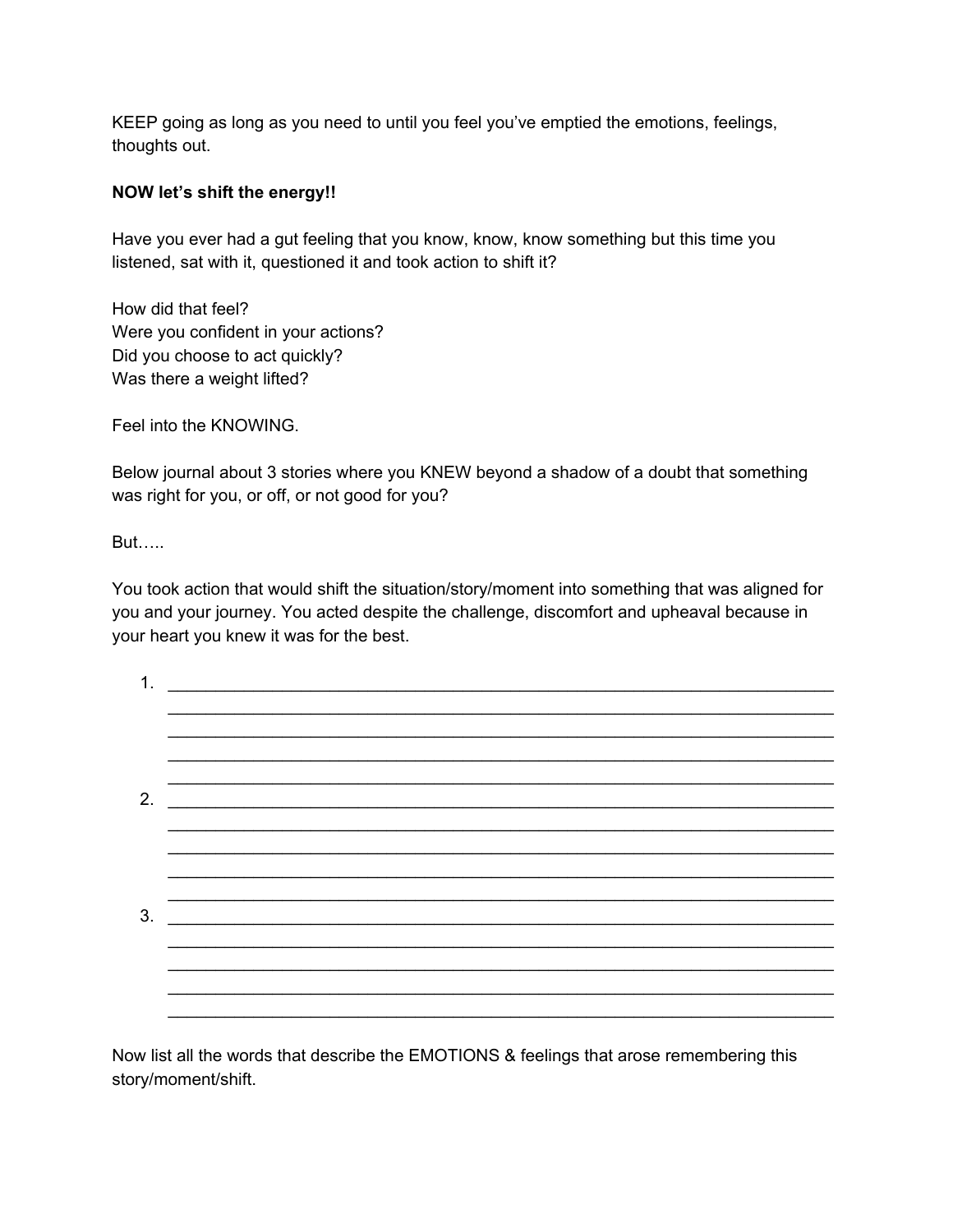1. \_\_\_\_\_\_\_\_\_\_\_\_\_\_\_\_\_ 2. \_\_\_\_\_\_\_\_\_\_\_\_\_\_\_\_\_  $3.$ 4. \_\_\_\_\_\_\_\_\_\_\_\_\_\_\_\_\_ 5. \_\_\_\_\_\_\_\_\_\_\_\_\_\_\_\_\_

KEEP going til you've emptied the soul of this story.

NOW you have multiple stories/events/memories of times in your journey where you KNEW beyond a shadow of a doubt 'something' profound, life altering, transformational. YOU had an answer deep down inside of you. In some moments, we've listened and acted quickly, in others, we've sat back and **resisted** for many reasons (all good) to NOT act but to continue on that journey for a bit longer.

The magic of revisiting old paradigms, is that it shows us with energy, feeling, emotions, that we had the answer all along. We KNEW.

This KNOWING is referred to in many different ways:

Inner GPS Gut **Hunch** Hit Heart tug **Intuition** Heart trust

Or simply we just KNOW! It's a feeling. It can't be bottled. But it can be felt. And it's powerful stuff!!

It can lead us to freedom. It can suffocate us to death.

How does all this powerful KNOWING play into our business, creating connections, building relationships and transforming us from the inside out and rippling into the universe and everyone we touch?

It's what I like to call - Connecting the Dots.

KNOWING can be told, expressed, shown, felt and intertwined with empathy, compassion, kindness and understanding when told through the lens of YOUR stories. Stories create connective truths that build kindred communities. When you tell your story in a way that is both loving and knowing, you open the doors for others to move through their own paradigm shifts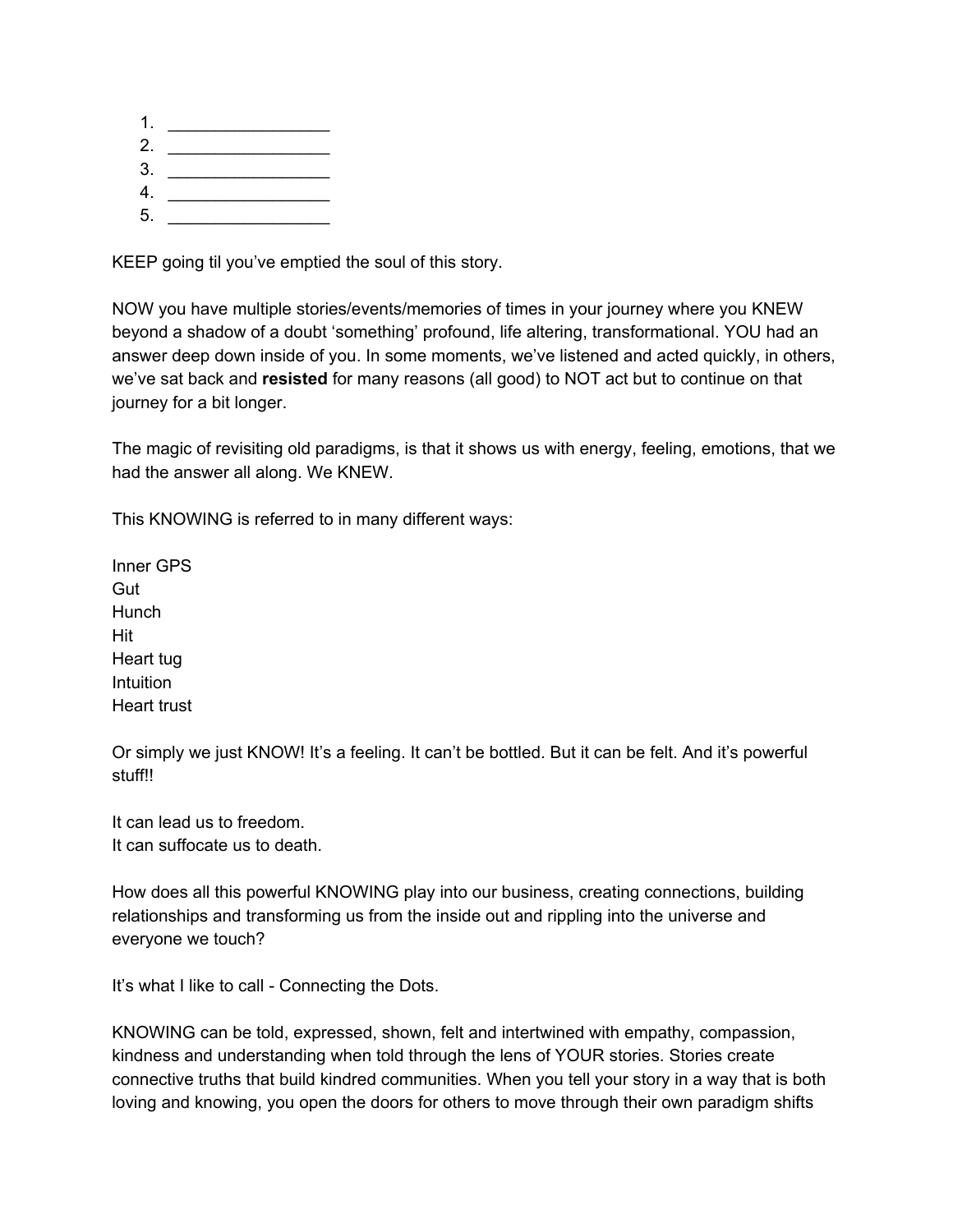and a-ha moments. You guide them to trust themselves and tune into their own knowing and then taking aligned action that feels good and forward moving.

IN this moment, what do you KNOW beyond a shadow of a doubt that you support/guide/help your clients with in your business? Tune into your inner GPS.

Just like the stories above, there were moments of undoubting, KNOWING.

There are ways that you KNOW you support your kindred clients.

List below 10 ways you KNOW you help your clients move forward.



The knowing is where you ultimately & easily can confidently talk about RESULTS you know you help your peeps with. It's the space that you can expect the path of least resistance. And since we'd rather have flow than rocks of resistance, I feel it's always better to start with what you feel you KNOW.

Examine your list above. Which 3 do you think would be MAJOR challenges for your clients and they would be MOST inclined to desire support with?

| 1. |  |
|----|--|
| 2. |  |
| 3. |  |
|    |  |

Here's what we KNOW so far….

The KNOWING is what propels us to take action (eventually).

The KNOWING is the RESULTS of our path. Whether we actively create it or allow it to unfold. The KNOWING is where our confident actions grow.

## **Connecting the dots:**